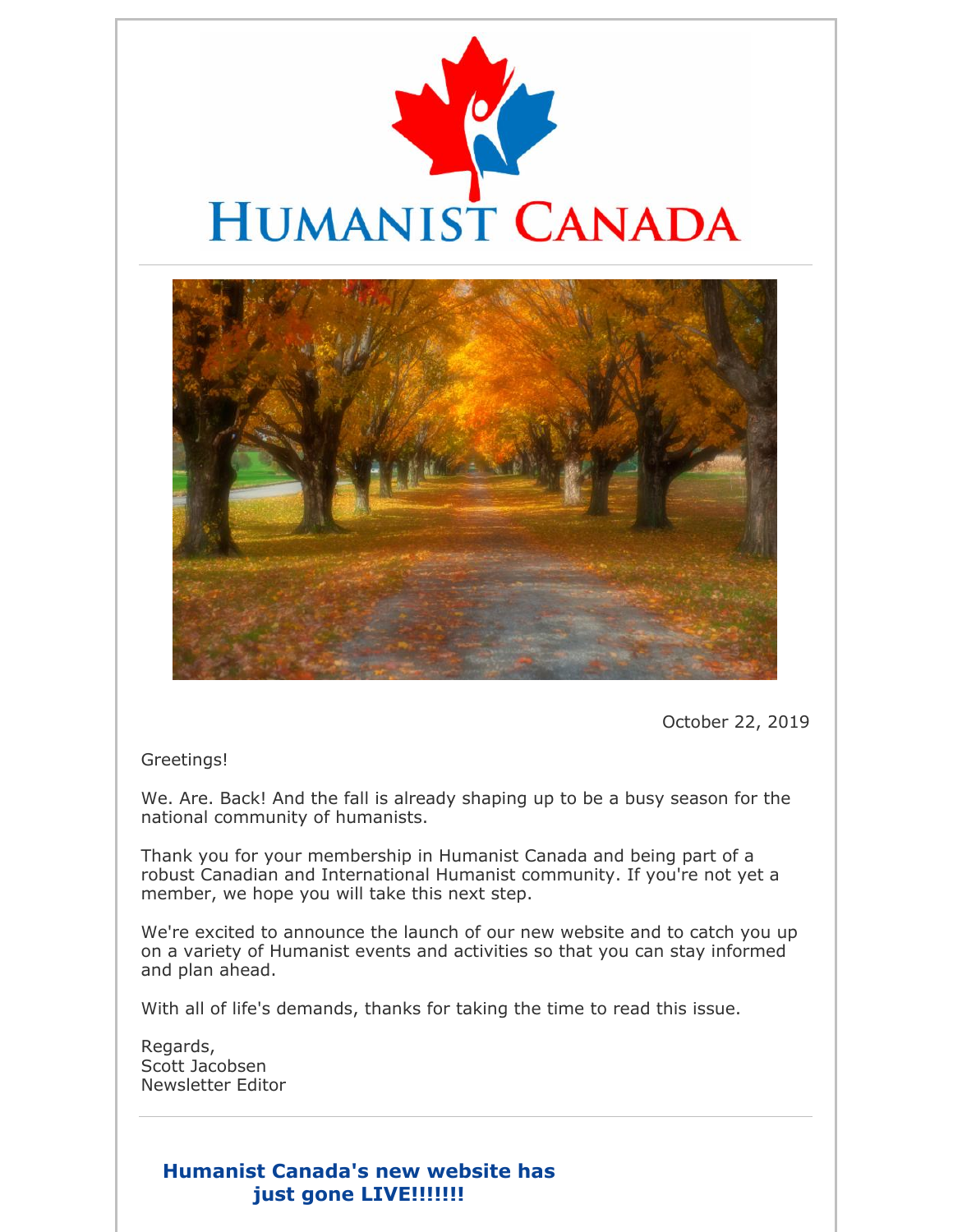This new website is built from the ground up to serve the needs of Humanist Canada members, Affiliates and Chapters for years to come.

Thanks to **Sassan Sanei**, **Ruth Henrich**, **Dick Combeer** and **Martin Frith** along with our webmaster/developer **Laurelle Keashly,** our copy editor **Deborah Evans** and, more recently, **Anna Popovitch**, our new Administrator /Program Developer.



We are proud of the website and hope you are too! Let us know your thoughts and share the love. Check us out at **www.humanistcanada.ca**



### **Humanist Canada's 2019 Essay Contest Concludes!**

Humanist Canada's Essay Contest has concluded for Anglophone and Francophone speakers and writers in Canada. It is a contest held by Humanist Canada for high school students.

First prize went to **Joshua Soifer**, with his essay The Necessity of a Universal Base Income in Upholding Human Freedom.

**William Kirk** earned second prize with the essay entitled The Right to Knowledge: Using Literacy as a Defence against Tyranny. **Jasnoor Guliani** made third place with a philosophical paper entitled Evaluating the Role of Contrasting Perspectives in the Critical Pursuit of Knowledge.



*Humanist Canada's Vice-President, Dr. Lloyd Hawkeye Robertson presented certificates in Regina, SK to Joshua Soifer (L) and Jasnoor Guliani (R).*

\_\_\_\_\_\_\_\_\_\_\_\_\_\_\_\_\_\_\_\_\_\_\_\_\_\_\_\_\_\_\_\_



**Sinead Gibbs** won an honourable mention for Gender Neutrality: A Step toward a better Future. Sarah Rensby also won an honourable mention for The Women's Pay Gap.

The Humanist Canada Essay Contest was developed to promote logical thinking and communication skills.

Election Results: Canadians have just elected a Liberal minority government. Are you:

### **happy** with the results **Select Select Select**

**not happy with the results Select Select Select** 

# **The American Humanist Association Scores Major Legal Victory**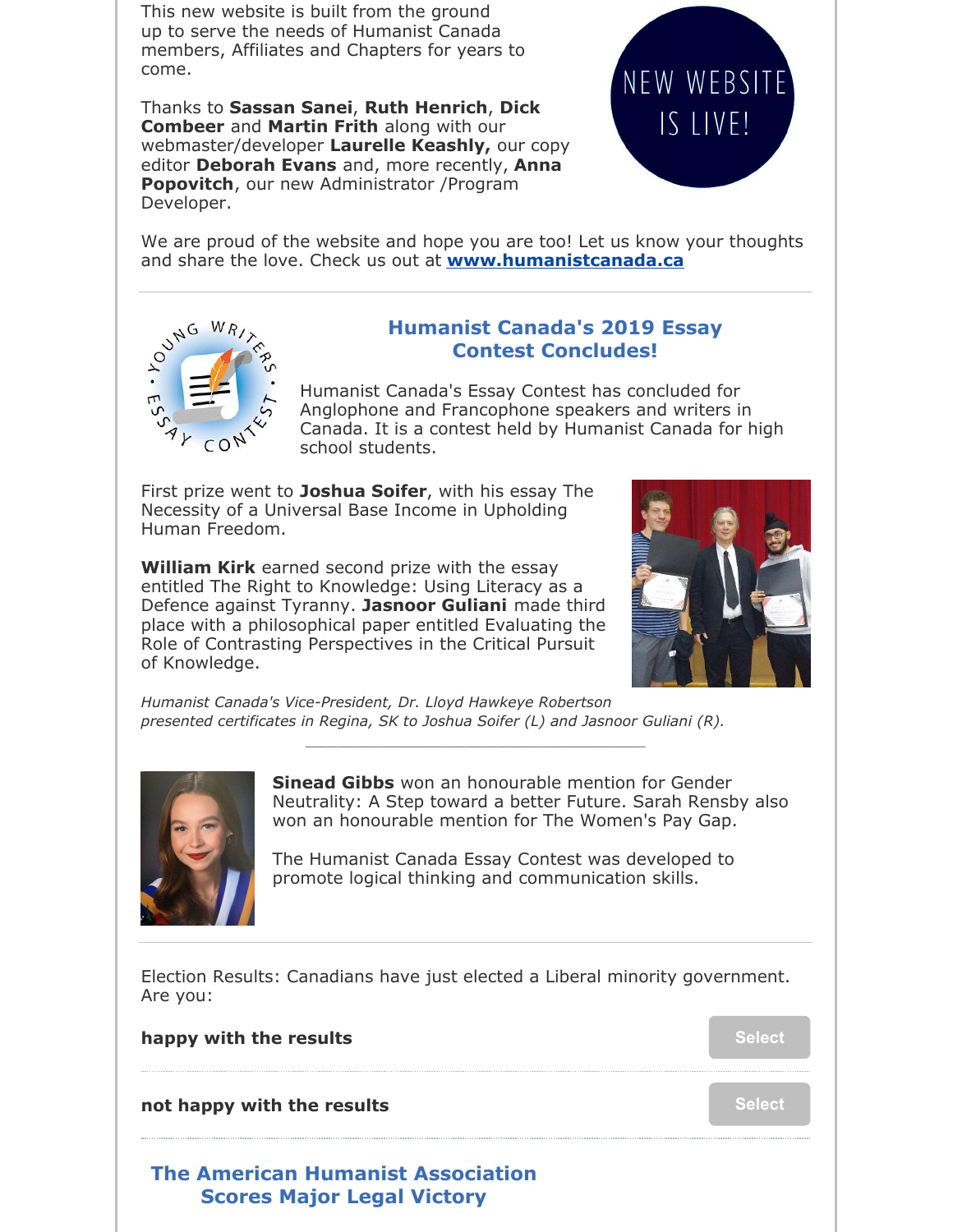The U.S. District Court of Maryland ended the American Humanist Association's (AHA) long battle over legislative prayers in Carroll County, MD, by signing a final order prohibiting county commissioners from leading prayers at public meetings.

Since 2010, Carroll County has opened official county board meetings with a prayer delivered



by one of the five elected commissioners on a rotating basis. At the time the complaint was filed, all five commissioners were Christian, and all five gave prayers. Under the decree that the judge signed just hours ago, Carroll County commissioners are permanently prohibited from delivering any prayers at their public meetings. More...



**INTERNATIONAL** 

### **World Humanist Congress August 6-9, 2020**

**Register before January 15th for Early-Bird Prices**

# **HI Blog**

#### To stay up-to-date on International Humanist Activities you may want to bookmark Humanists International Blog which features members' news and campaign updates in our International community.

This month includes the story of **Mohamed Hisham** the Egyptian atheist who was traumatized after being kicked off a TV show because he said that he didn't believe in God. After that appearance, his life changed dramatically. Since then, Mohamed made it safely to Europe. You can read his story here…

### **"Humanists At Risk" Fundraising Appeal**

The number of humanists in the world is rising, but the number of us at risk of persecution continues to rise as well. As we move forward into Fall, it is important to remember others who want



to live out the same ideals, but continue to encounter robust discrimination for what they believe. Click to Donate.



## **Humanist Canada's 2020 AGM will be held in Winnipeg on the May 2-3 weekend.**

Plans are underway for the HC's Annual General Meeting with a Conference Day to bring together Canadian Humanists. The Annual General meeting will be available for remote attendance though stay tuned for updates in the coming months.

### **Tell us what you'd like to see in the Newsletter.**